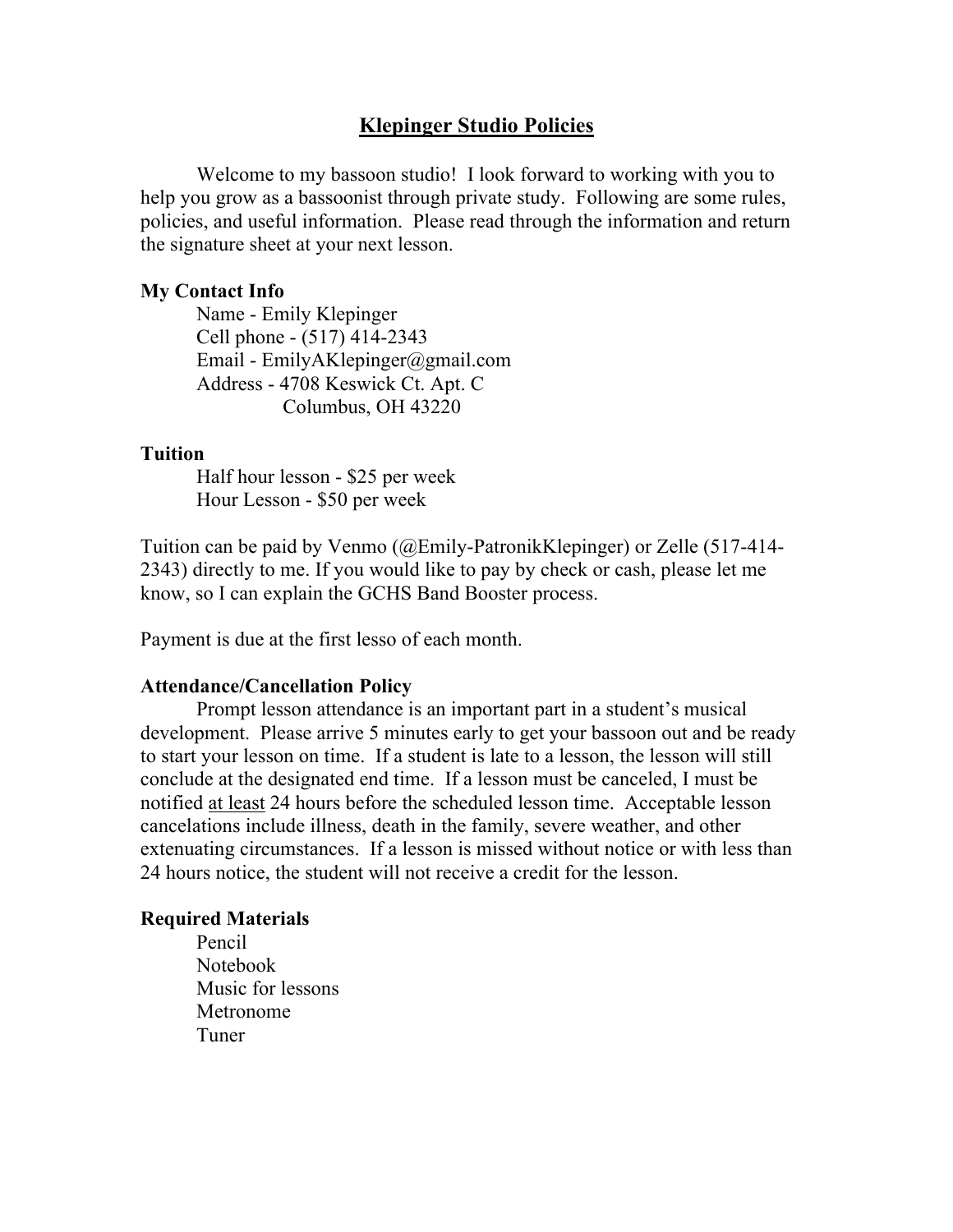## **Assignments**

Weekly assignments will be made that will consist of scale, fundamental, etude, and solo work. Students will keep track of their weekly assignments in their notebooks and are expected to come prepared to each lesson. During lessons, I will listen to and help the student with the weekly assignment, work on rhythms and scales, work on sight-reading, and teach music theory fundamentals.

# **Practicing**

Practicing outside of lessons is essential to individual improvement. To make the most of the lesson times, students should always come with their weekly assignment prepared, ready to learn, ready to have fun, and with a good attitude. Middle school students should strive to practice **at least** 20 minutes, 5 days per week and high school students should strive to practice **at least** 45 minutes, 6 days per week.

### **Additional Materials**

It will be the student's responsibility to purchase any additional etude books and solo pieces they will be working on in their lessons. Music can be ordered online always from TrevCo at www.trevcomusic.com and can sometimes be found on amazon.com. If you prefer to go to a store to purchase music, Stanton's Sheet Music usually had a good selection.

#### **Reeds**

Manufactured reeds generally cause more harm than good in a student's playing and tend to make playing the bassoon more difficult. I will not adjust store-bought reeds to make them play better. Reeds may be bought from me for \$15 each. I will adjust my reeds during lessons, as needed. If you know that you are going to need a new reed or would like more than one, please notify me at the lesson prior, so adequate time is given to make one. If less than a week's notice is given, the price of the reed will be \$20 (if I have one available). Payment is expected the day the reed is purchased.

#### **Website**

Please visit my website, emilypatronik.com, for helpful bassoon and music resources and information about upcoming concerts. My website is still a work in progress, and I will update it frequently, so please check back for new information.